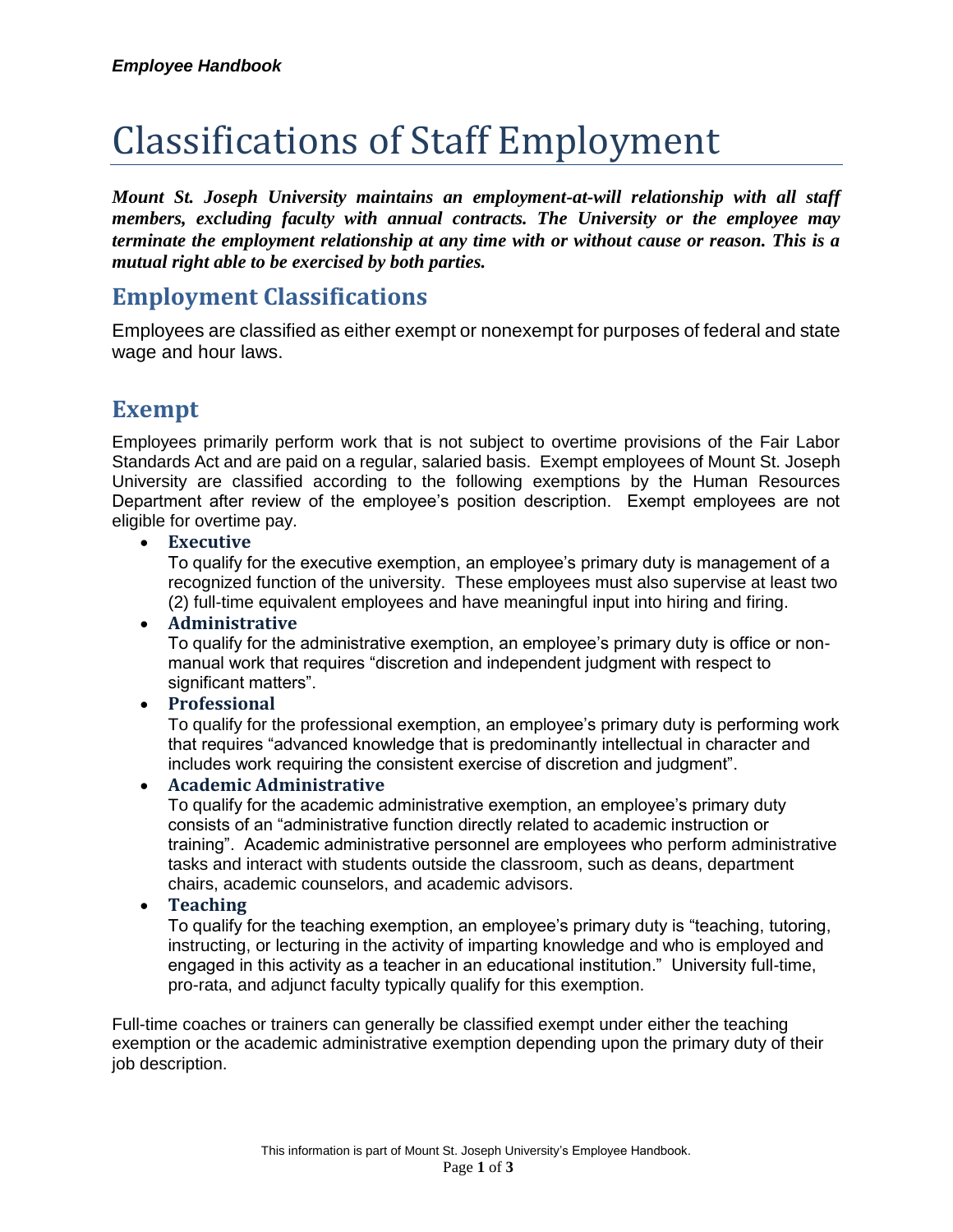#### *Employee Handbook*

Positions classified as exempt are not subject to the overtime pay provisions of the Fair Labor Standards Act (FLSA). Each administrative officer and/or supervisor shall be responsible for the determination and assignment of responsibilities to each exempt employee in their division and also shall establish the general limits of the annual work schedule. Exempt staff members are expected to work whatever number of hours are required in order to accomplish duties without the expectation of overtime pay or compensatory time off.

### **Nonexempt**

Employees primarily perform work that is subject to overtime provisions of the Fair Labor Standards Act and are paid on an hourly basis. Nonexempt employees are paid at least the minimum wage and are eligible for overtime pay at the rate of 1.5 times their regular hourly rate for all hours worked over 40 hours a week.

Full-time nonexempt staff are those employees performing support functions with a 40 hours per week schedule. Regularly scheduled full-time workload for nonexempt staff will not exceed forty (40) hours per week.

#### **Part-time**

A part-time employee is one who is regularly scheduled to work 30 hours per week or less on average. A part-time employee is eligible for some benefits sponsored by the University, subject to the terms, conditions, and limitations of each benefit program. \*Part-time employees who work consistently 30 hours per week may be eligible to participate in the University's health care benefit through the Affordable Care Act.

## **Other Classifications of Employment**

#### **Temporary**

A temporary employee is one who is hired as an interim replacement, to temporarily supplement the work force, or to assist in the completion of a specific project. Employment assignments in this category are of limited duration. Employment beyond any particular period does not imply a change in status. A temporary employee retains that status unless notified of an official change by the University. A temporary employee is not eligible for any benefits sponsored by the University.

#### **Student Employees**

Students may be employed through the Offices of Student Administrative Services and Human Resources, subject to the restrictions established by these offices. Student employment is considered temporary and such employees are not eligible to participate in the University's employee benefit programs.

#### **Casual**

A casual employee is one who works for the university on an intermittent and/or unpredictable basis. A casual employee is not eligible for any benefits sponsored by the university and is normally paid on a stipend basis.